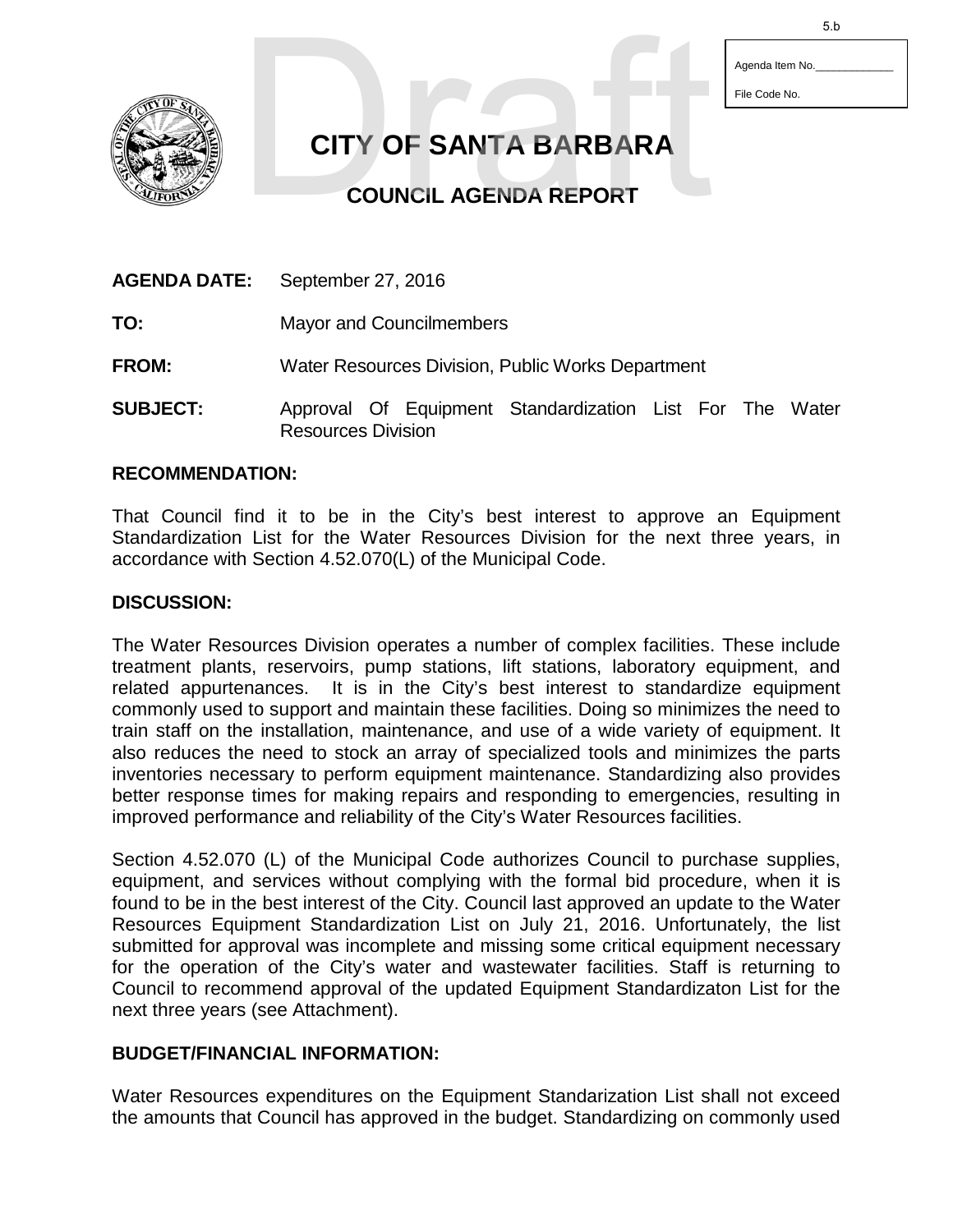Council Agenda Report Approval Of Equipment Standardization List For The Water Resources Division September 27, 2016 Page 2 <sup>5.b</sup><br>
ilpment Standardization List For The Water Resources Division<br>
2016<br>
uld reduce costs by reducing inventories, training of staff, and the need<br>
tools to work on a wide variety of equipment.<br>
The Water Resources Equi

equipment should reduce costs by reducing inventories, training of staff, and the need for specialized tools to work on a wide variety of equipment.

**ATTACHMENT:** Water Resources Equipment List, dated September 20, 2016 **PREPARED BY:** Catherine Taylor, Water System Manager/mh **SUBMITTED BY:** Rebecca J. Bjork, Public Works Director **APPROVED BY:** City Administrator's Office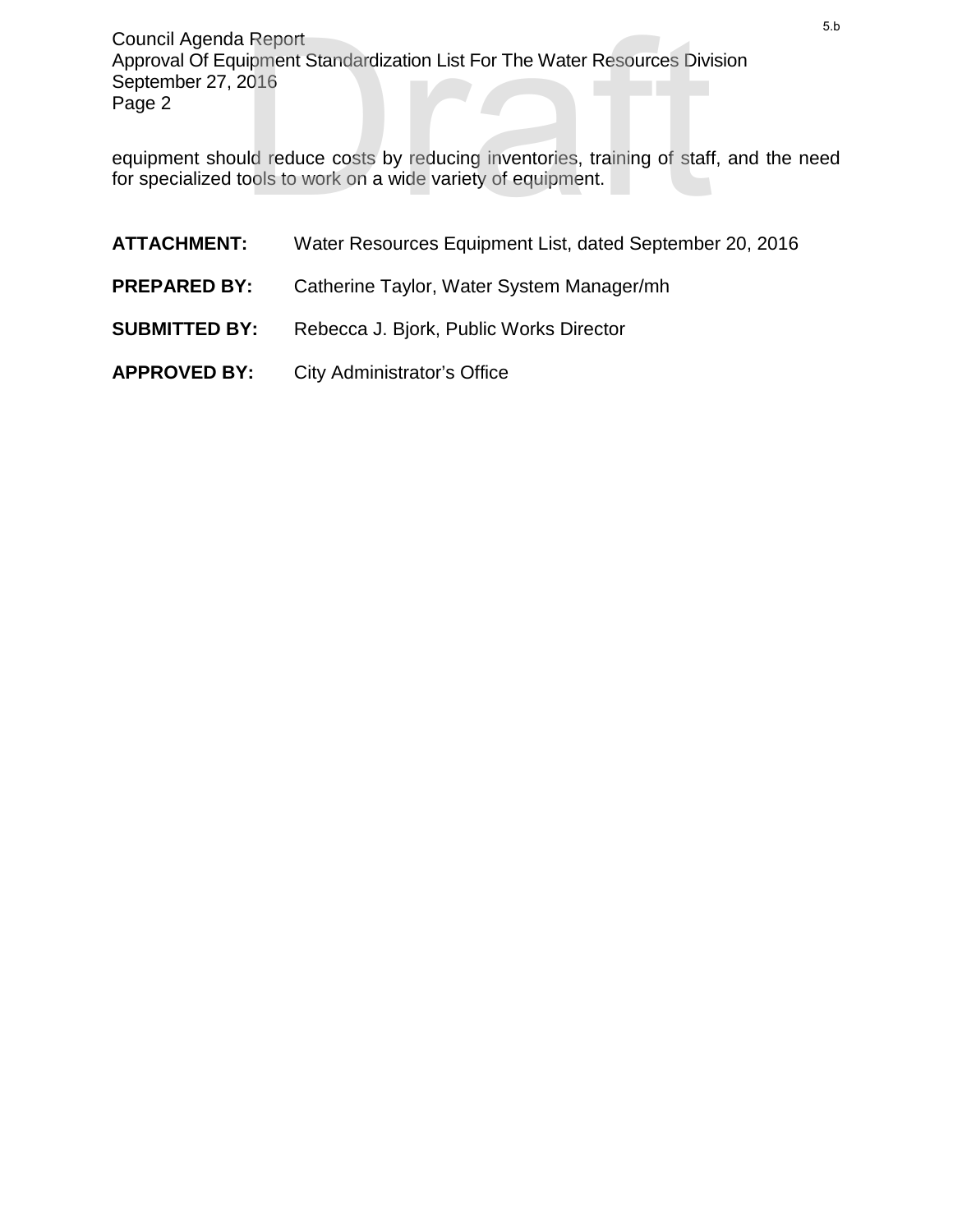# **Water Resources Standard Equipment List**

|                |                                                                                            | 5.b               |  |  |  |
|----------------|--------------------------------------------------------------------------------------------|-------------------|--|--|--|
|                | <b>Water Resources Standard Equipment List</b>                                             | <b>ATTACHMENT</b> |  |  |  |
|                | Expires 09/13/2019                                                                         |                   |  |  |  |
|                |                                                                                            |                   |  |  |  |
| No.            | <b>Equipment</b>                                                                           |                   |  |  |  |
| 1              | 3T Equipment Co. Distributor for wastewater collection parts and equipment                 |                   |  |  |  |
| $\overline{2}$ | <b>ABS Pumps</b>                                                                           |                   |  |  |  |
| 3              | Allen Bradley Program Logic Controllers, VFDs, And Electrical Equipment                    |                   |  |  |  |
| 4              | <b>Amiad Self Cleaning Strainers</b>                                                       |                   |  |  |  |
| 5              | APC - American Power Company; UPS - Uniteruptible Power Suppy Units                        |                   |  |  |  |
| 6              | Armorcast meter boxes                                                                      |                   |  |  |  |
| $\overline{7}$ | ASCO transfer switch                                                                       |                   |  |  |  |
| 8              | Ashbrook Simon-Hartley Belt Filter Presses                                                 |                   |  |  |  |
| 9              | <b>Atlas Copco Compressors</b>                                                             |                   |  |  |  |
| 10             | Auma Electric Valve Actuators                                                              |                   |  |  |  |
| 11             | <b>Badger Water Meters</b>                                                                 |                   |  |  |  |
| 12             | Borger rotary lobe pumps                                                                   |                   |  |  |  |
| 13             | Bussmann low voltage fuses                                                                 |                   |  |  |  |
| 14             | Caterpillar generators                                                                     |                   |  |  |  |
| 15             | <b>Cisco Networking Equipment</b>                                                          |                   |  |  |  |
| 16             | Cla-Val pressure reducing valves                                                           |                   |  |  |  |
| 17             | Cole Palmer peristaltic pumps                                                              |                   |  |  |  |
| 18             | Control Logix control systems - PLC programming software                                   |                   |  |  |  |
| 19             | <b>Cornell Pumps</b>                                                                       |                   |  |  |  |
| 20             | Crane valves                                                                               |                   |  |  |  |
| 21             | <b>DELL Servers, Computers and Screens</b>                                                 |                   |  |  |  |
| 22             | Delroyd-Nuttall Gear LLC, Gear Reducers                                                    |                   |  |  |  |
| 23             | DeZurik process valves                                                                     |                   |  |  |  |
| 24             | Door-Oliver, Gear Reducers                                                                 |                   |  |  |  |
|                |                                                                                            |                   |  |  |  |
| 25<br>26       | Eaton / Westinghouse / Cuttler Hammer Electrical Equipment<br>EIM electric valve operators |                   |  |  |  |
|                |                                                                                            |                   |  |  |  |
| 27             | <b>Eimco Gear Reducers</b>                                                                 |                   |  |  |  |
| 28             | Envirex Chain and Scraper Sludge and Scum Collector Systems                                |                   |  |  |  |
| 29             | <b>Fairbanks and Morse Pumps</b>                                                           |                   |  |  |  |
| 30             | FCI Gas/Air Flow Meters and Switches                                                       |                   |  |  |  |
| 31             | <b>Flowserve Pumps</b>                                                                     |                   |  |  |  |
| 32             | Fluid Dynamics dry and liquid polymer systems                                              |                   |  |  |  |
| 33             | FLUKE Instruments, Multimeters, Milliampmeters                                             |                   |  |  |  |
| 34             | Flygt ITT Industries Inc Pumps/Xylem                                                       |                   |  |  |  |
| 35             | <b>FMC Corporation Grit System</b>                                                         |                   |  |  |  |
| 36             | <b>Fontaine Valves</b>                                                                     |                   |  |  |  |
| 37             | <b>Gardner Denver blowers</b>                                                              |                   |  |  |  |
| 38             | George Fisher plastic body diaphragm valves                                                |                   |  |  |  |
| 39             | <b>GMS Filteration - Belt Press Belts</b>                                                  |                   |  |  |  |
| 40             | Godwin Pumps/Xylem                                                                         |                   |  |  |  |
| 41             | Grifco calibration and chemical feed components                                            |                   |  |  |  |
| 42             | Guardian Equipment emergency eyewash and shower equipment                                  |                   |  |  |  |
| 43             | Haaker Equipment Co. - distributor for Envirosight Quckview CCTV inspection equipment.     |                   |  |  |  |
| 44             | Hach Analytical Instrumentation                                                            |                   |  |  |  |
| 45             | Hayward PVC ball valves                                                                    |                   |  |  |  |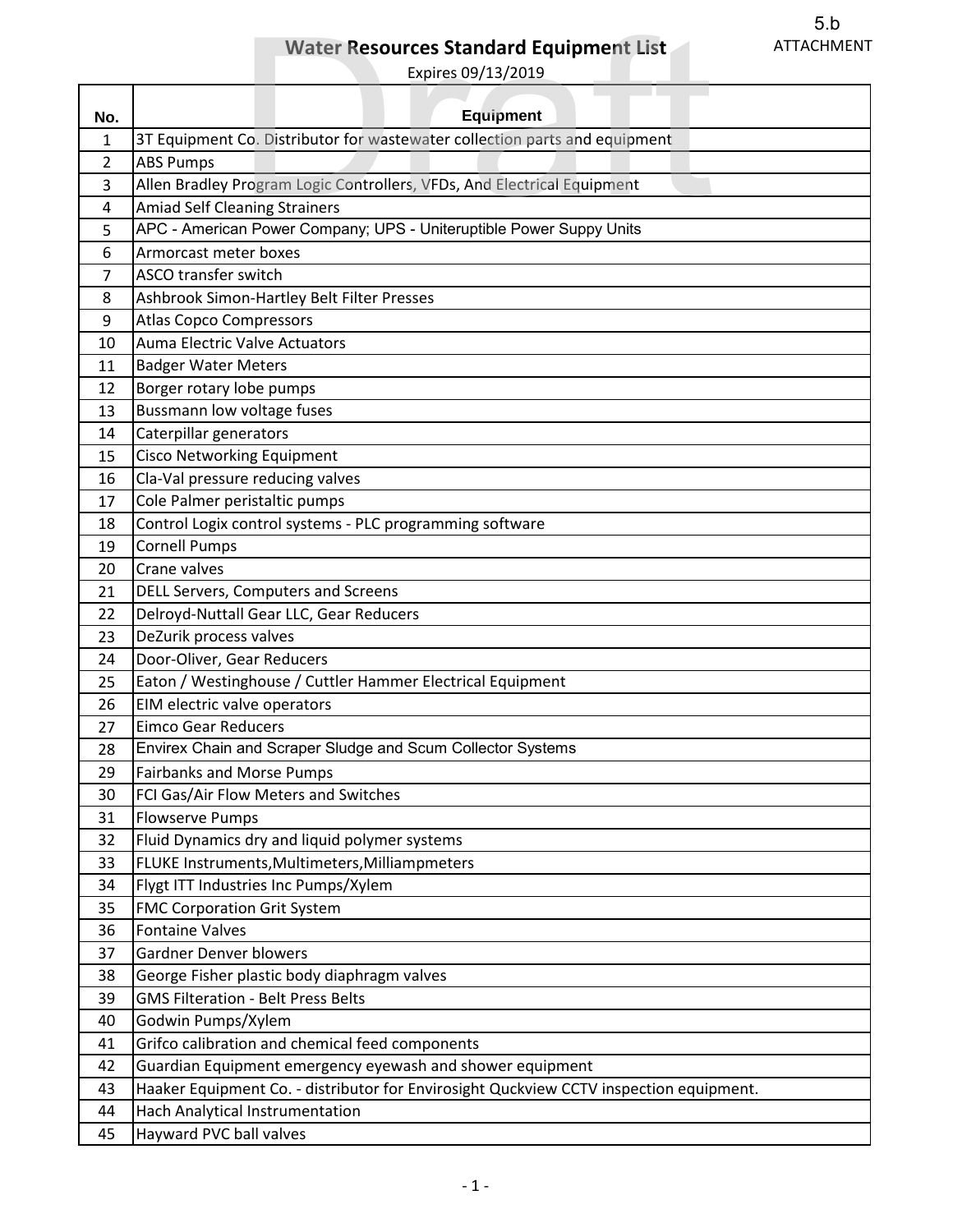# **Water Resources Standard Equipment List**

|    | 5.b                                                                                        |  |  |  |  |  |
|----|--------------------------------------------------------------------------------------------|--|--|--|--|--|
|    | <b>ATTACHMENT</b><br><b>Water Resources Standard Equipment List</b>                        |  |  |  |  |  |
|    | Expires 09/13/2019                                                                         |  |  |  |  |  |
| 46 | <b>Headworks Screens</b>                                                                   |  |  |  |  |  |
| 47 | Henry Pratt process valves                                                                 |  |  |  |  |  |
| 48 | Hoffman enclosures                                                                         |  |  |  |  |  |
| 49 | <b>Huber Washer Compactor</b>                                                              |  |  |  |  |  |
| 50 | <b>Hydromatic Pumps</b>                                                                    |  |  |  |  |  |
| 51 | Industrial Scientific gas detectors                                                        |  |  |  |  |  |
| 52 | <b>Ingersoll Rand Plant Air Compressors</b>                                                |  |  |  |  |  |
| 53 | In-Situ Level Transducers and Controllers                                                  |  |  |  |  |  |
| 54 | Itron / Charging Stations                                                                  |  |  |  |  |  |
| 55 | Itron / Encode with Intergral Connector ERW-1300 (100W)                                    |  |  |  |  |  |
| 56 | Itron / Handheld Software (MVRS-C)                                                         |  |  |  |  |  |
| 57 | Itron / Handhelds FC-300                                                                   |  |  |  |  |  |
| 58 | James Jones Fire Hydrants                                                                  |  |  |  |  |  |
| 59 | JDV Equipment Corp - Shaftless Screw Conveyor                                              |  |  |  |  |  |
| 60 | Kato Generator                                                                             |  |  |  |  |  |
| 61 | Keller / KPSI level transducers                                                            |  |  |  |  |  |
| 62 | Koyo PLC's                                                                                 |  |  |  |  |  |
| 63 | Landa pressure washers (hot water)                                                         |  |  |  |  |  |
| 64 | LandAirSea - distributor for ww collection GPS devices and replacement parts               |  |  |  |  |  |
| 65 | Landia Mixers                                                                              |  |  |  |  |  |
| 66 | Lightnin/SPX mixers                                                                        |  |  |  |  |  |
| 67 | Limitorque electric valve actuator                                                         |  |  |  |  |  |
| 68 | Link-Belt Gear Speed Reducer                                                               |  |  |  |  |  |
| 69 | LMI chemical feed pumps                                                                    |  |  |  |  |  |
| 70 | Master Meter ultasonic water meter (3-inch and larger)                                     |  |  |  |  |  |
| 71 | Matticks Industries Supply Exhaust Fans                                                    |  |  |  |  |  |
| 72 | McCrometer Insertion flow meters                                                           |  |  |  |  |  |
| 73 | MDS data radios (Microwave Data Systems)                                                   |  |  |  |  |  |
| 74 | Met-Pro Environmental Air Solution / Duall, Air Scrubbers                                  |  |  |  |  |  |
| 75 | Metron water meters (1" and larger)                                                        |  |  |  |  |  |
| 76 | Micro Motion coriolis mass flowmeters                                                      |  |  |  |  |  |
| 77 | <b>Milliken Valves</b>                                                                     |  |  |  |  |  |
| 78 | <b>Milroyal Pumps</b>                                                                      |  |  |  |  |  |
|    |                                                                                            |  |  |  |  |  |
| 79 | Mission Communication - distributor for manhole level sensor devices and replacement parts |  |  |  |  |  |
| 80 | Moyno Pumps                                                                                |  |  |  |  |  |
| 81 | <b>MSA Gas Monitoring Systems</b>                                                          |  |  |  |  |  |
| 82 | Murphy pressure switches                                                                   |  |  |  |  |  |
| 83 | Netzsch, North American LLC - Nemo Pumps                                                   |  |  |  |  |  |
| 84 | Olympian Generator                                                                         |  |  |  |  |  |
| 85 | Ovivo After Market Group (Eimco rep) Heat Exchangers                                       |  |  |  |  |  |
| 86 | Pacific Tek Screening Removal System                                                       |  |  |  |  |  |
| 87 | Parkson Corporation Conveyor Systems                                                       |  |  |  |  |  |
| 88 | Peabody Floway Pumps                                                                       |  |  |  |  |  |
| 89 | Peerless Pumps                                                                             |  |  |  |  |  |
| 90 | Phoenix Electrical and Industrial Equipment                                                |  |  |  |  |  |
| 91 | Pioneer pumps                                                                              |  |  |  |  |  |